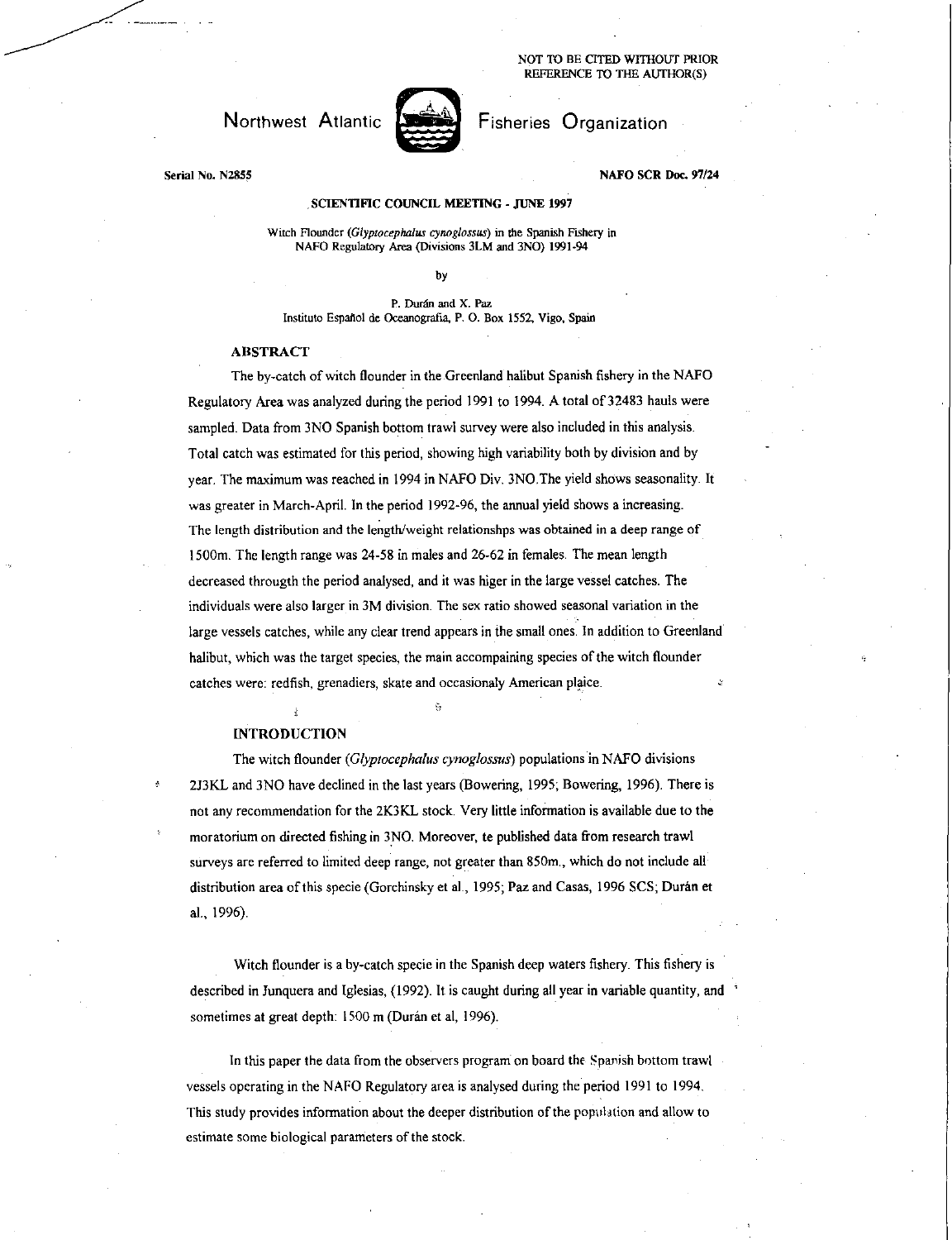#### MATERIAL AND METHODS

The sampling effort here considered comprised the period 1991 to December 1994, and reached 1500 metres of depth (Durán et al, 1996) . The total hauls sampled were 23413 in the large vessels and 9070 in the small ones. The distribution of samples by month through the period 1991-1994 appears in Table 1. A total of 3724 individuals were sampled.

The length was taken by sex and to the nearest centimetre. 9889 individuals were measured on board of the large vessels, 17974 individuals in the small vessels and 2469 in the Spanish survey. The total ungutted weight of each fish was recorded in grammes witch a precision of the  $\pm$  5gr. The number of length-weight samples and the individuals involved by division and year appear in Figure 10.

To obtain the sex ratio the individuals sampled from the length distribution were used.

For the length-total weight relationship a function of the form  $W = aL<sup>b</sup>$ was fitted to the data, where  $W=$  weight (g) and  $L=$  length (cm). The weight at length relationships have been estimated for each year and division.

#### RESULTS

The fishing effort in the 3N0 division increasing in the last year (Junquera, 1994), as indicate the sample distribution (Table I).

The annual total catches were higher in the large vessels than the small ones all years considered (Table 2). The maximum was reached in the early spring (Figure 1). The catches from 3N0 divisions increased in the last year analized (1994) for both fleets, compared with the 3L catches, which were higher in previous years: 1992 and 1993 (Figure I).

The yield by month, fleet and year appears in figure 2. The peak occurs from February to April. This is in agreement with the literature (Pechenik et al., 1971; Boweiing, 1994).

Annual yield shows a increasing trend (Figure 2b) though the correspondent fishing effort was very variable.

The main species accompaining the witch flounder in the catches are showns in the Table 3. Beside the target species: greenland halibut, other by-catch species were: the skates, grenadiers, american plaice and redfish Shows up in the last year the high skate catches in 3N0 Division. This seems to indicate a recent change in the fishing strategy, directing the effort to no regulated species.

The length distribution by sex divison and year from commercial vesels and bottom trawl survey by year and division appear in the tables 4 to 6 and in figures 3 to 5 . In 3N0 Division the juveniles proportion was smaller than in the 3M Division for the two fleets. The maximun length was the same: 62 cm. The mean length in the commercial catches decreased slighly througth the period analysed (Figure 6). This trend can be due to an increase in the fishing depth, as a negative size correlation with depth, mainly in summer and autum, is found

# $- 2 -$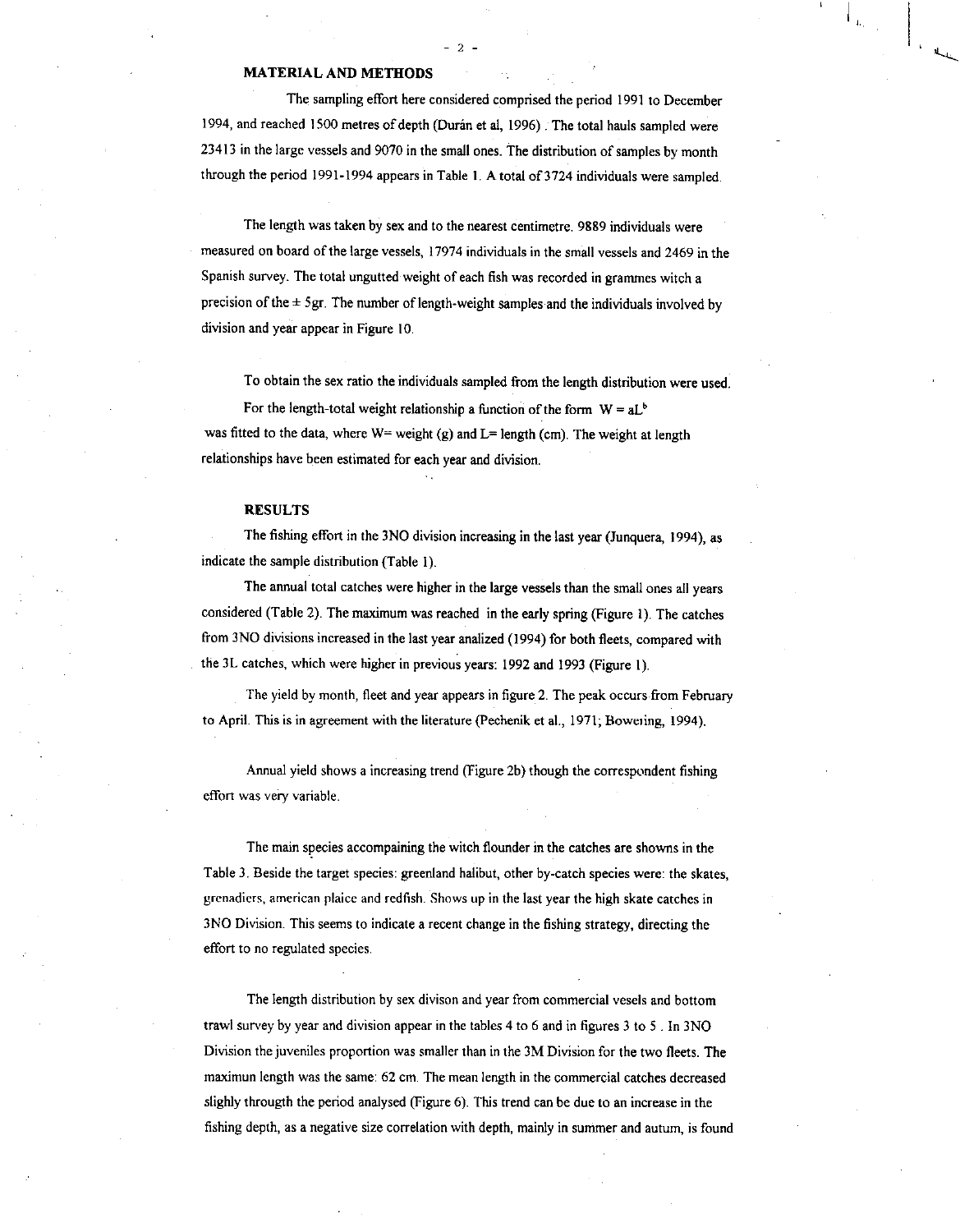in this species (Burnett et al, 1992, Paz and Casas, 1996). In the 3NO Spanish bottom trawl survey the decrease in the mean length can be due to the recruitment of the recent yearclasses.

 $-3 -$ 

In the large vessels the sex ratio shows a higher proportion of males for all divisions in 1993 compared to 1994. In 1993 the propotion of males reaches the 75% at 42 cm and 100% at 45 cm (Figure 7). There are no evident reason for it. In the small vessels any clear trend appears in the sex ratio througth the period (Figure 8). The male proportion from the spanish survey data was higer in 1995 than 1996 (Figure 9).

Plots for length/weight relationships by year and divison are show in figure 10.

#### REFERENCES.

BOWERING, W.R., D. POWER and W.B. BRODIE, 1994. Stock Status of Witch Flounder in NAFO Divisions 3NO. NAFO Sci. Counc. Res. Doc. 94/49. Serial n° 2420:15p.

BOWERING,W.R., 1995. Assessment of Witch Flounder in NAFO Divisions 3NO. NAFO Sci. Counc. Res. Doc. 95/63. Serial n° 2578:7p.

BOWERING,W.R., 1996.Stock Status Update of Witch Flounder in NAFO Divisions 2J and 3KL. NAFO Sci. Counc. Res. Doc. 96/105. Serial nº 2788:13p.

BURNETT, J., M. R. ROSS and S.H. CLARK. 1992. Several biological aspects of the witch flounder *(Glyptocephalus cynoglossus)* in the Gulf of Maine Georges Bank Region. J. North. Atl. Fish. Sci. 12: 49-62.

- DURAN, P., X. PAZ and L. RAMILO. 1996. By Catch in the Greenland Halibut Spanish Fishery (NAFO Divisions 3LM and 3N0): 1991-1994. NAFO Sci. Counc. Res. Doc. 96/31. Serial n° 2705:36p.
- GORCHINSKY, K.V. P.I. SAVVATIMSKY and G.B. RUDNEVA, 1995. Size -Age Composition of Witch Flounder *(Glyptocephalus cynoglossus)* Catches in Divisions 31-MNO in 1980-1994. NAFO Sci. Counc. Res. Doc. 95/8. Serial n° 2551:14p.
- JUNQUERA S. and S. IGLESIAS, 1992. Spanish Fishery of Greenland halibut *(Reinhardtius hippoglossoides) in 1990-1991.* NAFO Sci. Counc. Res. Doc. 92/28. Serial n° 2075:14p.
- JUNQUERA S. 1994. Analysis of the variations in the spatial distribution and spawning of the Greenland halibut in Divisoins 3LMN (1990-1993). NAFO Sci. Counc. Res. Doc. 94/25. Serial n° 2391:12p.
- PAZ, J. and J.M. CASAS.1995. Zonation and Associations of Dominant Fish Fauna in Flemish Cap. NAFO Sci Counc. Studies 25:67-75.
- PECHENIK, L.N. and F.M. TROYANIVSKYI, 1971. Trawling Resources on the North-Atlantic Continental slope. Murmanssk, 1970. Translated From Russiam. Israel Program for Scientific Translations. Jerusalem, 1971.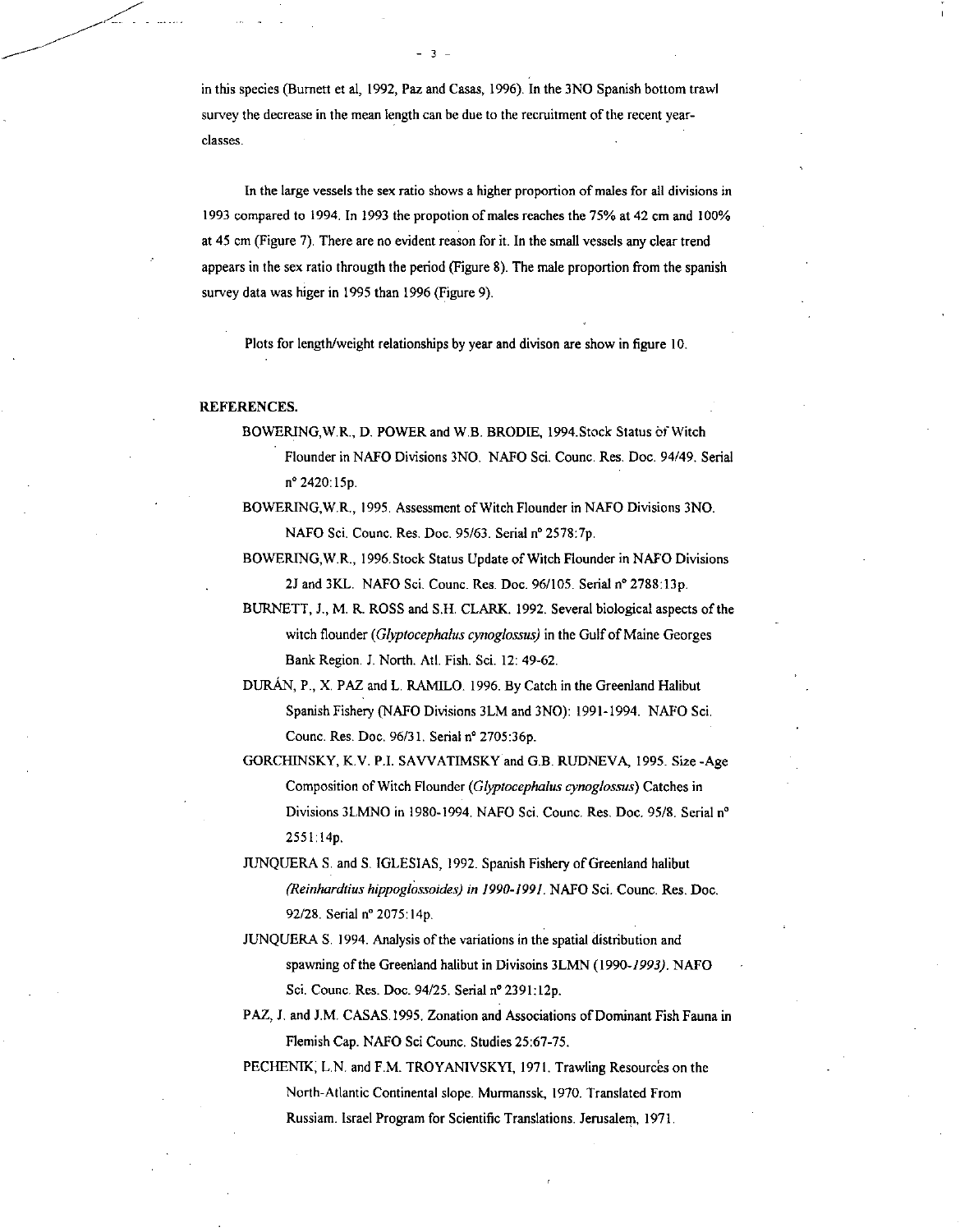Table 1.- Monthly distribution by Division and year of the sampled hauls. Spanish deep sea fishery. A: Large vessels 1991-94; B: Small vessels1992-94.

### **A: LARGE VESSELS**

|            | <b>DIV. 3L</b> |           |      |       |      | DIV. 3M   |      |      | DIV.3NO |            |           | <b>TOTAL</b> |      |               |                           |       |
|------------|----------------|-----------|------|-------|------|-----------|------|------|---------|------------|-----------|--------------|------|---------------|---------------------------|-------|
| Month      | 1991           | 1992      | 1993 | 1994  | 1991 | 1992      | 1993 | 1994 | 1991    |            | 1992 1993 | 1994         | 1991 | 1992          | 1993                      | 1994  |
| Jan        |                | 178       | 256  | 137   |      | 231       | 23   | 71   |         |            |           |              |      | 409           | 279                       | 209   |
| Feb        |                | 468       | 382  | 197   |      | 752       | 61   | 202  |         |            |           | 24           |      | 1220          | 443                       | 423   |
| Mar        |                | 463       | 334  | 52    |      | 1021      | 200  | 283  |         | з          | 23        | 163          |      | 1487          | 557                       | 498   |
| Apr        |                | 1006      | 269  | 121   |      | 498       | 190  | 182  |         |            | 28        | 200          |      | 1504          | 487                       | 503   |
| May        |                | 1398      | 205  | 191   |      | 370       | 54   | 163  |         |            | 78        | 239          |      | 1768          | 337                       | 593   |
| Jun        |                | 799       | 98   | 110   |      | 299       | 54   | 112  |         |            | 15        | 164          |      | 1098          | 167                       | 386   |
| Jul        | 81             | 286       | 2    | 65    | 324  | 79        |      | 30   |         | 9          | 149       | 75           | 405  | 374           | 151                       | 170   |
| Aug        | 477            | 320       | 78   | 137   | 695  | 114       | 21   | 30   |         | 190        | 348       | 97           | 1172 | 624           | 447                       | 264   |
| Sep        | 432            | 285       | 139  | 118   | 709  | 30        | 22   | 39   | 2       | 129        | 121       | 95           | 1143 | 444           | 282                       | 252   |
| Oct        | 415            | 201       | 71   | 159   | 763  | 14        | 39   | 70   | 17      | 73         | 129       | 105          | 1195 | 288           | 239                       | 334   |
| Nov        | 322            | 246       | 191  | 268   | 826  | 24        | 2    | 29   | 1       | 12         | 147       | 53           | 1149 | 282           | 340                       | 350   |
| <b>Dec</b> | 229            | 148       | 214  | 230   | 230  | 19        | 17   | 2    |         |            | 51        |              | 459  | 167           | 282                       | 232   |
| Total      |                | 1956 5798 | 2239 | 1785  | 3547 | 3451      | 683  | 1213 | 20      | 416        | 1089      | 1216         |      | 5523 9665     | 4011                      | 4214  |
|            | Total 3L :     |           |      | 11778 |      | Total 3M: |      | 8894 |         | Total 3NO: |           | 2741         |      | Total hauls : |                           | 23413 |
|            |                |           |      |       |      |           |      |      |         |            |           | ٠            |      |               | Total towed hours: 123442 |       |

**Mean tow time : 5 h 18 min** 

#### B: SMALL **VESSELS**

|              |           | <b>DIV. 3L</b> |      |                  | DIV. 3M |      |            | DIV.3NO        |                |                          | <b>TOTAL</b> |      |
|--------------|-----------|----------------|------|------------------|---------|------|------------|----------------|----------------|--------------------------|--------------|------|
| Month        |           | 1992 1993      | 1994 | 1992 1993        |         | 1994 |            | 1992 1993 1994 |                | 1992                     | 1993         | 1994 |
| Jan          |           | 78             | 33   |                  | 19      | 32   |            |                |                |                          | 97           | 65   |
| Feb          |           | 339            | 8    |                  | 108     | 4    |            | 2              | 119            |                          | 449          | 131  |
| Mar          |           | 414            | 16   |                  | 201     | 13   |            | 83             | 165            |                          | 698          | 194  |
| Apr          |           | 325            | 12   |                  | 179     | 7    |            | 309            | 185            |                          | 813          | 204  |
| <b>May</b>   |           | 473            | 7    |                  | 58      | 4    |            | 240            | 185            |                          | 771          | 196  |
| Jun          |           | 249            | 33   |                  | 44      | 8    |            | 252            | 72             |                          | 545          | 113  |
| Jul          | 100       | 146            | 7    | 40               | 26      |      |            | 342            | $\overline{2}$ | 140                      | 514          | 10   |
| Aug          | 113       | 178            | 20   | 35               | 4       |      | 44         | 272            | 90             | 192                      | 454          | 111  |
| Sep          | 139       | 179            | 31   | 22               |         | 6    | 282        | 213            | 117            | 443                      | 393          | 154  |
| Oct          | 60        | 59             |      | 17               |         |      | 320        | 406            | 150            | 397                      | 465          | 150  |
| Nov          | 10        | 1              |      | 6                | 3       | 6    | 250        | 436            | 192            | 266                      | 440          | 198  |
| <b>Dec</b>   | 98        | 89             | 10   | 26               | 24      |      | 11         | 115            | 94             | 135                      | 228          | 104  |
| <b>Total</b> |           | 520 2530       | 177  | 146              | 667     | 82   | 907        | 2670 1371      |                | 1573                     | 5867         | 1630 |
|              | Total 3L: |                | 3227 | <b>Total 3M:</b> |         | 895  | Total 3N0: |                | 4948           | Total hauls:             |              | 9070 |
|              |           |                |      |                  |         |      |            |                |                | Total towed hours: 44054 |              |      |

**Mean tow time : 4 h 51 min** 

**Table 2. -** Total catch (Kg) of Witch Flounder by NAFO Division and Year. Spanish Greenlanc. Halibut Fishery 1991-1994, Large Vessels and Small Vessels.

|      |         | <b>Large Vessels</b> |          |        |         |         |          |              |
|------|---------|----------------------|----------|--------|---------|---------|----------|--------------|
| Year | Div. 3L | Div. 3M              | Div. 3NO | TOTAL  | Div. 3L | Div. 3M | Div. 3NO | <b>TOTAL</b> |
| 1991 | 640     | 1651                 | 6774     | 9065   |         |         |          |              |
| 1992 | 132558  | 3554                 | 2267     | 138379 | 2580    | 15007   | 95546    | 113133       |
| 1993 | 416565  | 17112                | 152646   | 586323 | 229073  | 18391   | 189956   | 437420       |
| 1994 | 146667  | 11586                | 353190   | 511443 | 54096   | 9976    | 374560   | 438632       |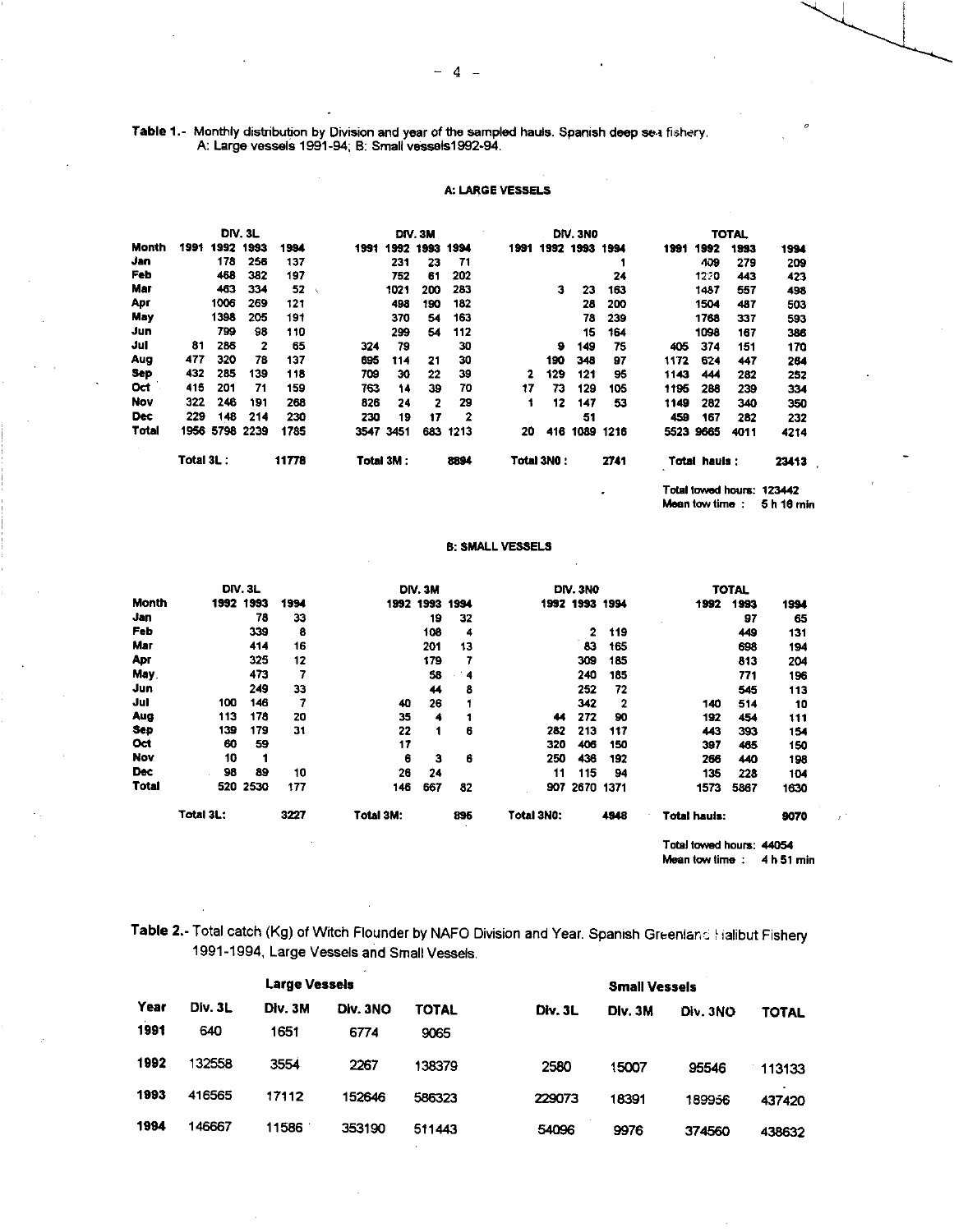Table 3.- Mean catches (Kg) of the main species in the sampled hauls with Witch Flounder presence by NAFO Divs. and year. Spanish Greenland Halibut fishery, 1991-1994. A: Large Vessels; B: Small Vessels . N° = number of sampled hauls with Wich Flounder presence;% = percentage of total hauls sampled.

| Year            | 1991      |                       | 1992         |                                  | 1993           |      |                | 1994           |            |
|-----------------|-----------|-----------------------|--------------|----------------------------------|----------------|------|----------------|----------------|------------|
| <b>Division</b> | $\sim$ 3L | 3L                    | 3M           | 3L                               | зм             | 3NO  | 3L             | 3M             | <b>3NO</b> |
| N° (%)          | 34(2)     | 1245 (19.3)           | 226(6.5)     | 1021 (42.5) 79 (11.3) 446 (39.1) |                |      | 661 (30.1)     | 88(7)          | 829 (72.6) |
| Mean Depth (m)  | 816       | 971                   | 1076         | 1037                             | 980            | 999  | 951            | 1017           | 967        |
| <b>GHL</b>      | 1011      | 1907                  | 1796         | 1856                             | 1648           | 1037 | 1438           | 1384           | 1308       |
| <b>SKA</b>      | 13        | 228                   | 24           | 122                              | 17             | 289  | 63             | 38             | 874        |
| PLA             | 141       | $52$ .                | $\mathbf{2}$ | 118                              | 7              | 36   | 161            | 10             | 204        |
| <b>RHG</b>      | 301       | 152                   | 102          | 193                              | 102            | 296  | 106            | 86             | 187        |
| <b>RED</b>      | 102       | 99                    | 19           | 131                              | 224            | 33   | 68             | 20             | 66         |
| <b>CAT</b>      |           | 23                    | 22           | 21                               | 23             | 14   | 32             | 20             | 26         |
| <b>WIT</b>      | 476       | 94                    | 15           | 127                              | 68             | 97   | 66             | 41             | 153        |
| <b>RNG</b>      | 48        | 26                    | 472          | 14.                              | 35             | 11   | 5              | 49             | 22         |
| <b>BSH</b>      | ٥         | 5                     | 9            | 4                                | 25             | 3    | 31             | O              | 467        |
| 179             | ٥         | 2                     | 14           | 2                                | $\overline{2}$ | 2    | 315            | 11             | 0          |
| <b>DOG</b>      | 0         | <b>The Car</b><br>. . | 20           | 10                               |                |      | 2              | 5              | 61         |
| 166             | ٥         | 16                    | .17          | 8                                | 11             | 24   | 20             | 30             | 36         |
| <b>ANT</b>      | 0         | 3                     | 31           | 16                               | 3              | 11   | $\overline{2}$ | $\overline{2}$ | 32         |

**A** 

| Year.           | 1992         | 1993               |         | 1994    |          |
|-----------------|--------------|--------------------|---------|---------|----------|
| <b>Division</b> | 3L           | 3L                 | 3L      | 3M      | 3NO      |
| $N^{\circ}$ (%) | 88 (15.3)    | 808 (29.5)         | 75 (34) | 22 (26) | 848 (48) |
| Mean Depth (m)  | 894          | 962                | 973     | 1034    | 955      |
| <b>GHL</b><br>۰ | 1335         | 917                | 1382    | 1259    | 1683     |
| <b>SKA</b>      | 12           | 158                | 56      | 22      | 439      |
| <b>PLA</b>      | 0            | 92                 | 30      | 31      | 742      |
| <b>RHG</b>      | 79           | 131                | 127     | 119     | 304      |
| <b>RED</b>      | 28           | 43                 | 35      | 13      | 186      |
| CAT             | 4            | 25<br>$\mathbf{v}$ | 14      | 10      | 10       |
| <b>WIT</b>      | $-129$       | 160                | 180     | 113     | 233      |
| <b>RNG</b>      | 13           | 26<br>٠            | 21      | 18      | 185      |
| <b>DOG</b>      | 2            | 4<br>×.            | 2       | ٥       | 153      |
| 166             | 10<br>$\sim$ | 32                 | 8       | 5       | 52       |
| <b>ANT</b>      | 2            | 15                 | 19      | 29      | 8        |
| <b>HKR</b>      | 0            | 0                  | 0       | 18      | 0        |

B.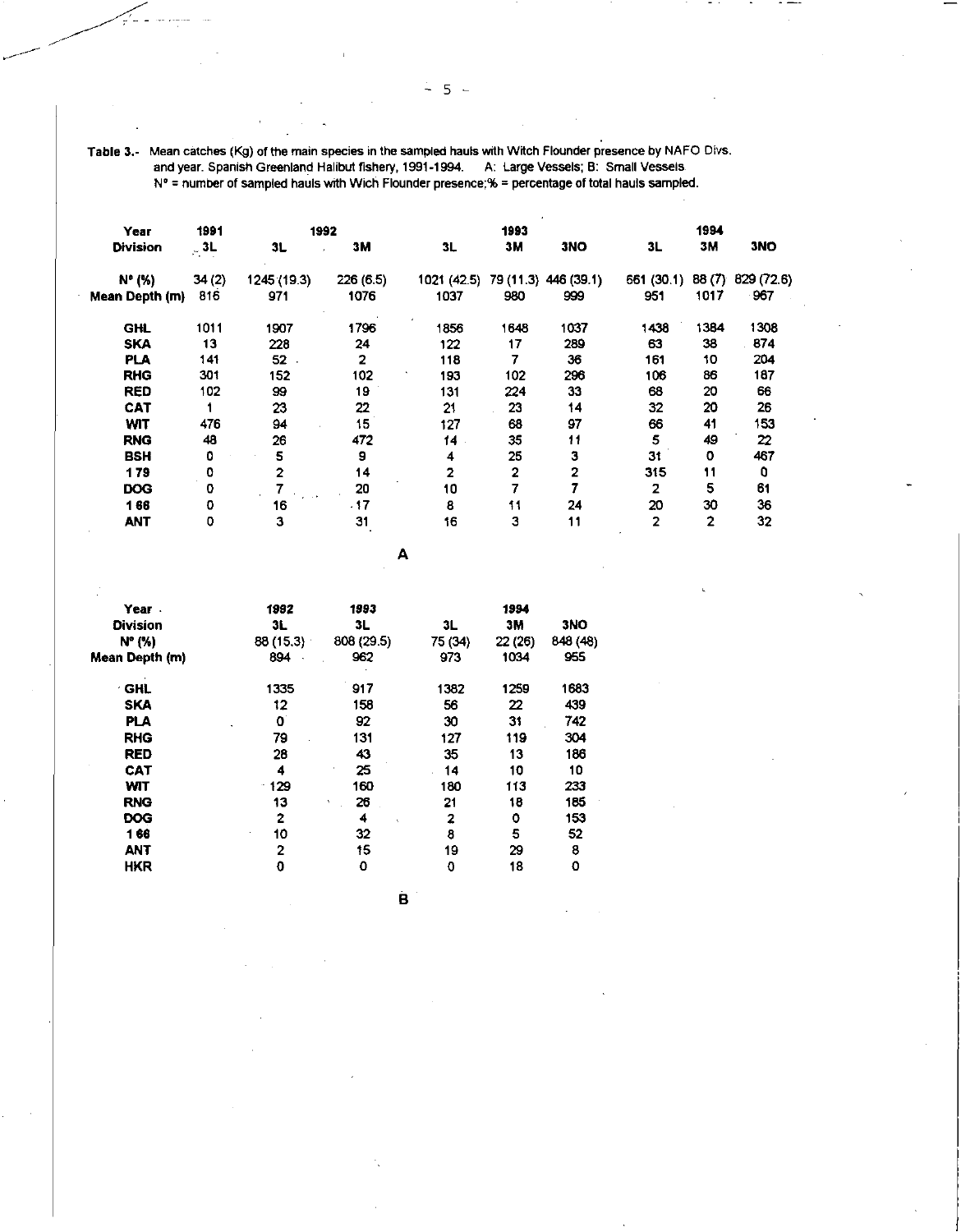| Length            | Div 3L (Frecuency %,) |              |                         |                         |              |                |                 |  |  |  |  |  |
|-------------------|-----------------------|--------------|-------------------------|-------------------------|--------------|----------------|-----------------|--|--|--|--|--|
| groups            | 1992                  |              | 1993                    |                         |              | 1994           |                 |  |  |  |  |  |
| (c <sub>m</sub> ) | Combined              | <b>Males</b> | <b>Females</b>          | Combined                | <b>Males</b> | <b>Females</b> | <b>Combined</b> |  |  |  |  |  |
| 22                | 0                     | 0            | 1                       | 1                       | 0            | 0              | 0               |  |  |  |  |  |
| 24                | 0                     | 0            | 0                       | 0                       | Ò            | 0              | 0               |  |  |  |  |  |
| $26$ .            | 0                     | 0            | 0                       | 0                       | 5            | 8              | 13              |  |  |  |  |  |
| 28                | 3<br>٠                | 1            | $\overline{a}$          | $\overline{\mathbf{c}}$ | 12           | 7              | 19              |  |  |  |  |  |
| 30                | 18                    | З            | 1                       | 4                       | 10           | 15             | 25              |  |  |  |  |  |
| 32                | 22                    | 5            | 4                       | 9                       | 11           | 15             | 25              |  |  |  |  |  |
| 34                | 46                    | 10           | 6                       | 16                      | 15           | 13             | 28              |  |  |  |  |  |
| 36                | 28                    | 16           | 22                      | 39                      | 33           | 33             | 66              |  |  |  |  |  |
| 38                | 30                    | 35           | 33                      | 68                      | 57           | 60             | 117             |  |  |  |  |  |
| 40                | 44                    | 52           | 38                      | 90                      | 60           | 82             | 142             |  |  |  |  |  |
| 42                | 95                    | 70           | 44                      | 114                     | 51           | 82             | 133             |  |  |  |  |  |
| 44                | 134                   | 100          | 46                      | 146                     | 37           | 63             | 100             |  |  |  |  |  |
| 46                | 119                   | 81           | 64                      | 144                     | 44           | 64             | 108             |  |  |  |  |  |
| 48                | 148                   | 58           | 69                      | 127                     | 17           | 55             | 71              |  |  |  |  |  |
| 50                | 110                   | 23           | 68                      | 91                      | 11           | 50             | 61              |  |  |  |  |  |
| 52                | 84                    | 10           | 54                      | 64                      | 2            | 46             | 48              |  |  |  |  |  |
| 54                | 55                    | 1            | 40                      | 41                      | 1            | 25             | 26              |  |  |  |  |  |
| 56                | 37                    |              | 25                      | 26                      | 1            | 12             | 13              |  |  |  |  |  |
| 58                | 12                    | 0            | 11                      | 11                      | 0            | 4              | 4               |  |  |  |  |  |
| 60                | 13                    | 0            | 5                       | 5                       | 0            | 1              |                 |  |  |  |  |  |
| 62                | 1                     | 0            | $\overline{\mathbf{c}}$ | $\overline{\mathbf{c}}$ | 0            | 0              | 0               |  |  |  |  |  |
| 64                | o                     | 0            | o                       | 0                       | 0            | 1              |                 |  |  |  |  |  |
| 66                | 0                     | 0            | 0                       | Ō                       | 0            | 0              | 0               |  |  |  |  |  |
| 68                |                       | 0            | D                       | 0                       | 0            | 0              | 0               |  |  |  |  |  |
|                   | 1209                  |              |                         | 3503                    |              |                | 1776            |  |  |  |  |  |
| S                 | 10                    |              |                         | 22                      |              |                | 10              |  |  |  |  |  |

 $\mathbf{I}$ 

#### Table 4.- Witch Flounder Length distribution by NAFO Divisions and year. Spanish Greenland Halibut Fishery 1992-1994: Large vessels. I = Individuals; S = Samples.

| Length |          | Div 3M (Frecuency %,) |         | Div 3NO (Frecuency %,) |       |                |              |              |         |          |  |  |  |
|--------|----------|-----------------------|---------|------------------------|-------|----------------|--------------|--------------|---------|----------|--|--|--|
| groups | 1992     |                       | 1993    |                        |       | 1993           |              |              | 1994    |          |  |  |  |
| (cm)   | Combined | Males                 | Females | Combined               | Males | <b>Females</b> | Combined     | <b>Males</b> | Females | Combined |  |  |  |
| 26     | 0        | 0                     | 0       | 0                      | ٥     | 0              | 0            | 0            | 0       | 0        |  |  |  |
| 28     | 0        | 6                     | 0       | 6                      | 0     | 0<br>×         | . 0          | 0            | 0       | ٥        |  |  |  |
| 30     | 5        | 12                    | o       | 12                     |       | 0              |              | 6            | 8       | 14       |  |  |  |
| 32     | 5        | 12                    | 12      | 23                     | 0     | 0              | ٥            | 21           | 24      | 45       |  |  |  |
| 34     | 11       | 17                    | 6       | 23                     | 6     |                | 8            | 45           | 56      | 101      |  |  |  |
| 36     | 5        | 29                    | 12      | 41                     | 23    | 5              | 28           | 53.          | 72      | 126      |  |  |  |
| 38     | 26       | 17                    | 29      | 46                     | 43    | 20             | 63           | 43           | 81      | 124      |  |  |  |
| 40     | 26       | 47                    | 23      | 70                     | 45    | 25             | 70           | 47           | 64      | 110      |  |  |  |
| 42     | 63       | 47                    | 6       | 52                     | 31    | 47             | 78           | 32           | 58      | 90       |  |  |  |
| 44     | 188      | 134                   | o       | 134                    | 38    | 59             | 97           | 33           | 58      | 91       |  |  |  |
| 46     | 73       | 105                   | 47      | 151                    | 35    | 99             | 134          | 26           | 58      | 84       |  |  |  |
| 48     | 136      | 41                    | 64      | 105                    | 34    | 123            | 157          | 14           | 60      | 73       |  |  |  |
| 50     | 177      | 29                    | 64      | 93                     | 29    | 119            | 148          | 12           | 40      | 52       |  |  |  |
| 52     | 130      | 17                    | 76      | 93                     | 17    | 90             | 108          | 10           | 42      | 53       |  |  |  |
| 54     | 63       | 6                     | 58      | 64                     | 11    | 58             | 69           |              | 20      | 21       |  |  |  |
| 56     | 63       | 0                     | 52      | 52                     | 4     | 17             | 21           | 4            | 6       | 10       |  |  |  |
| 58     | 21       | 0                     | 23      | 23                     |       | 14             | 16           | 0            |         |          |  |  |  |
| 60     | 5        | 0                     | 12      | 12                     | 0     | 2              | 2            | ٥            |         |          |  |  |  |
| 62     | 5        | 0                     | o       | o                      | ٥     | $\overline{a}$ | $\mathbf{z}$ | 0            | 0       | 0        |  |  |  |
|        | 192      |                       |         | 172                    |       |                | 1081         |              |         | 1956     |  |  |  |
| s      | 2        |                       |         |                        |       |                | 14           |              |         | 12       |  |  |  |

6  $\overline{\phantom{a}}$  $\overline{a}$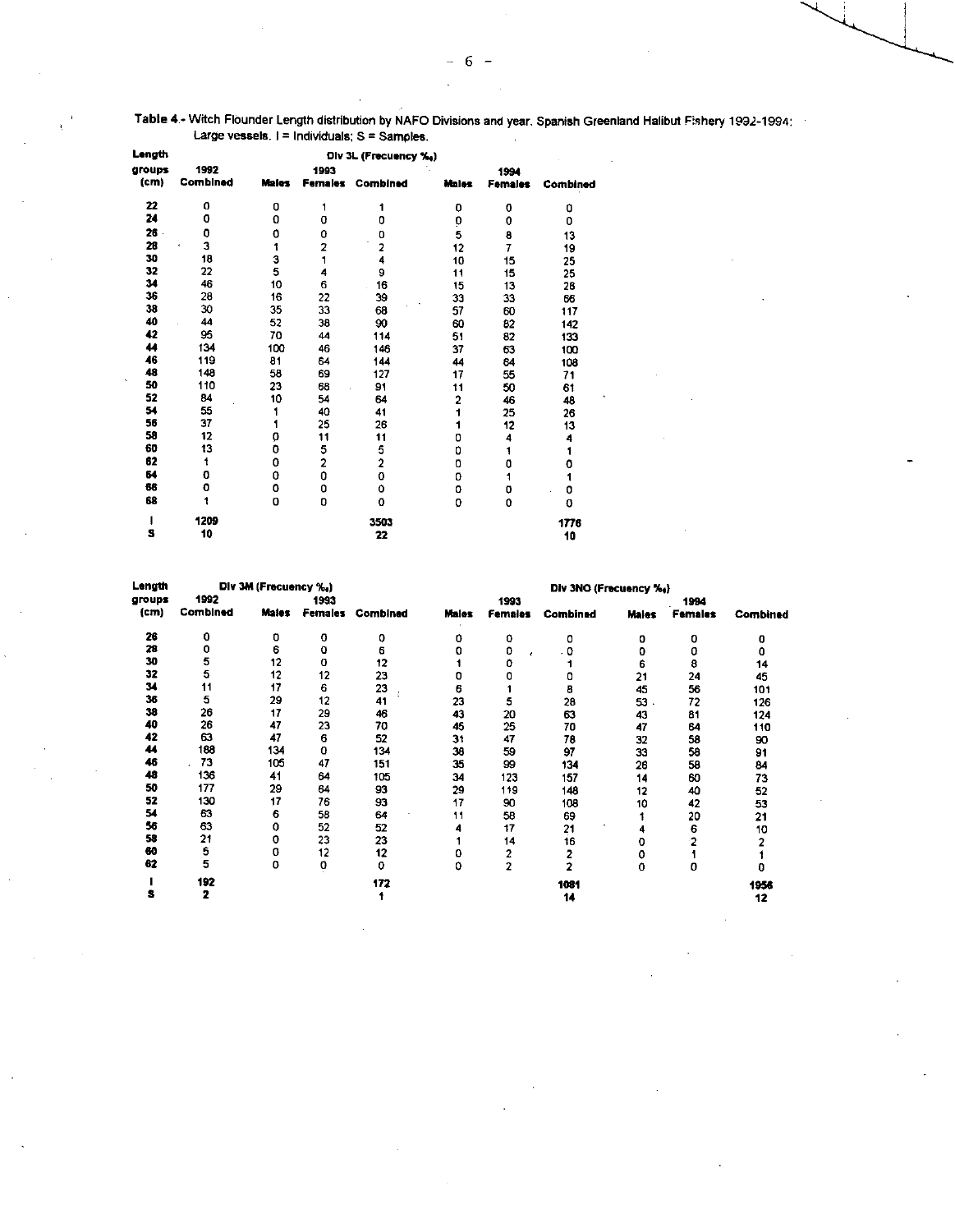| Length            |              | Div 3L (Frecuency %,) | Div 3M (Frecuency %) |                |                |                         |
|-------------------|--------------|-----------------------|----------------------|----------------|----------------|-------------------------|
| groups            |              | 1993                  |                      | 1994           |                | 1993                    |
| (c <sub>m</sub> ) | <b>Males</b> | <b>Females</b>        | <b>Males</b>         | Females        | <b>Males</b>   | Females                 |
| 24                | 0            | 0                     | 0                    | 0              | 0              | 0                       |
| 26                | 0            | 1                     | 0                    | 0              | 4              | 0                       |
| 28                | 1            | 1                     | 8                    | O              | 0              | 0                       |
| 30                | 3            | 2                     | 31                   | 0              | - 4            | ٥.                      |
| 32                | 5            | 3                     | 29                   | 0              | 4              | 4                       |
| 34                | 9            | 8                     | 24                   | 6              | 13             | 11                      |
| 36                | 20           | 15                    | 50                   | 15             | 17             | 11                      |
| 38                | 29           | 20                    | 100                  | 21             | 22             | 28                      |
| 40                | 49           | 23                    | 139                  | 57.            | 34             | 34                      |
| 42                | 81           | 34                    | 86                   | 121            | 64             | 57                      |
| 44                | 110          | 40                    | 57                   | 102            | 83             | 70                      |
| 46                | 89           | 57                    | 18                   | 51             | 36             | 81                      |
| 48                | 55           | 73                    | 22                   | 20             | 30             | 79                      |
| 60                | 22           | 75                    | 6                    | 29             | 32             | 100                     |
| 52                | 9            | 69                    | 0                    | 4              | 4              | 92                      |
| 54                | 3<br>1       | 51                    | 0                    | O              | $\overline{a}$ | 38                      |
| 56                |              | 26                    | 0                    | 4              | 0              | 34                      |
| 58                | 0            | 10                    | 0                    | O              | 0              | 8                       |
| 60                | 0            | 6                     | 0                    | ٥              | 0              | 4                       |
| 62                | 0            | 1                     | 0                    | 0              | 0              | 0                       |
| 64                | 0            | 0                     | 0                    | Ō              | 0              | .0                      |
| 66                | 0            | Ó                     | 0                    | 0              | ٥              | 0                       |
| 68                | 0            | 0                     | O                    | 0              | 0              | 0                       |
| 70                | 0            | 0                     | 0                    | 0              | 0              | 0                       |
| 72                | O            | 0                     | 0                    | Ó              | 0              | 0                       |
|                   |              | 8296                  |                      | 212            |                | 348                     |
| S                 |              | 60                    |                      | $\overline{a}$ |                | $\overline{\mathbf{2}}$ |

Table 5.- Witch Flounder Length distribution by NAFO Divisions and year. Spanish Greenland Halinut Fishery 1992 - . 1994, Small vessels. I = Individuals; S = Samples.

| Length | Div 3NO (Frecuency %.) |         |         |                |       |                |  |  |  |  |  |
|--------|------------------------|---------|---------|----------------|-------|----------------|--|--|--|--|--|
| groups |                        | 1992    |         | 1993           |       | 1934           |  |  |  |  |  |
| (cm)   | <b>Males</b>           | Females | Males   | <b>Females</b> | Males | <b>Females</b> |  |  |  |  |  |
| 26     | 0                      | 0       | 0       | o              | 0     | 0              |  |  |  |  |  |
| 28     | 0                      | Q       |         | 0              | 1     | 0              |  |  |  |  |  |
| 30     | 0                      | ٦ο      | ٥       |                | 7     | 14             |  |  |  |  |  |
| 32     | 0                      | 4       |         |                | 28    | 37             |  |  |  |  |  |
| 34     | 13                     | 19      | 9       | 11             | 39    | 76             |  |  |  |  |  |
| 36     | 21                     | 60      | 33      | 33.            | 55    | 111            |  |  |  |  |  |
| 38     | 66                     | 58      | 55      | 64             | 64    | 113<br>٠       |  |  |  |  |  |
| 40     | 82                     | 55      | 52      | 86             | 41    | 108            |  |  |  |  |  |
| 42     | 128                    | 52      | 34      | 78             | 19    | 77             |  |  |  |  |  |
| 44     | 58                     | 73      | 22      | 100            | 11    | 58             |  |  |  |  |  |
| 46     | 58                     | 65      | 9       | 110            | 3     | 50             |  |  |  |  |  |
| 48     | 23                     | 58      | 3       | 124            | 5     | 33             |  |  |  |  |  |
| 50     | 5                      | 46      | 1<br>Ň, | 80             |       | 26             |  |  |  |  |  |
| 62     | 0                      | 23      | 0       | 55             | ٥     | 11             |  |  |  |  |  |
| 54     | 0                      | 13      | 0       | 22             | o     | 10             |  |  |  |  |  |
| 66     | 5.                     | 9       | ٥       | 7              | 0     | 2              |  |  |  |  |  |
| 68     | 1                      | 2       | ٥       | 6              | ٥     | 1              |  |  |  |  |  |
| 60     | 0                      | 2       | 0       |                | ٥     | 0              |  |  |  |  |  |
| 62     | 0                      | o       | 0       | 0              | 0     | 0              |  |  |  |  |  |
| 64     | 0                      | 0       | 0       | 0              | 0     | 0              |  |  |  |  |  |
| 68     | 0                      | 1       | 0       | 0              | O     | 0              |  |  |  |  |  |
|        |                        | 870     |         | 4176           | 4074  |                |  |  |  |  |  |
| s      |                        | 17      |         | 26             |       | 24             |  |  |  |  |  |

**17 26 24**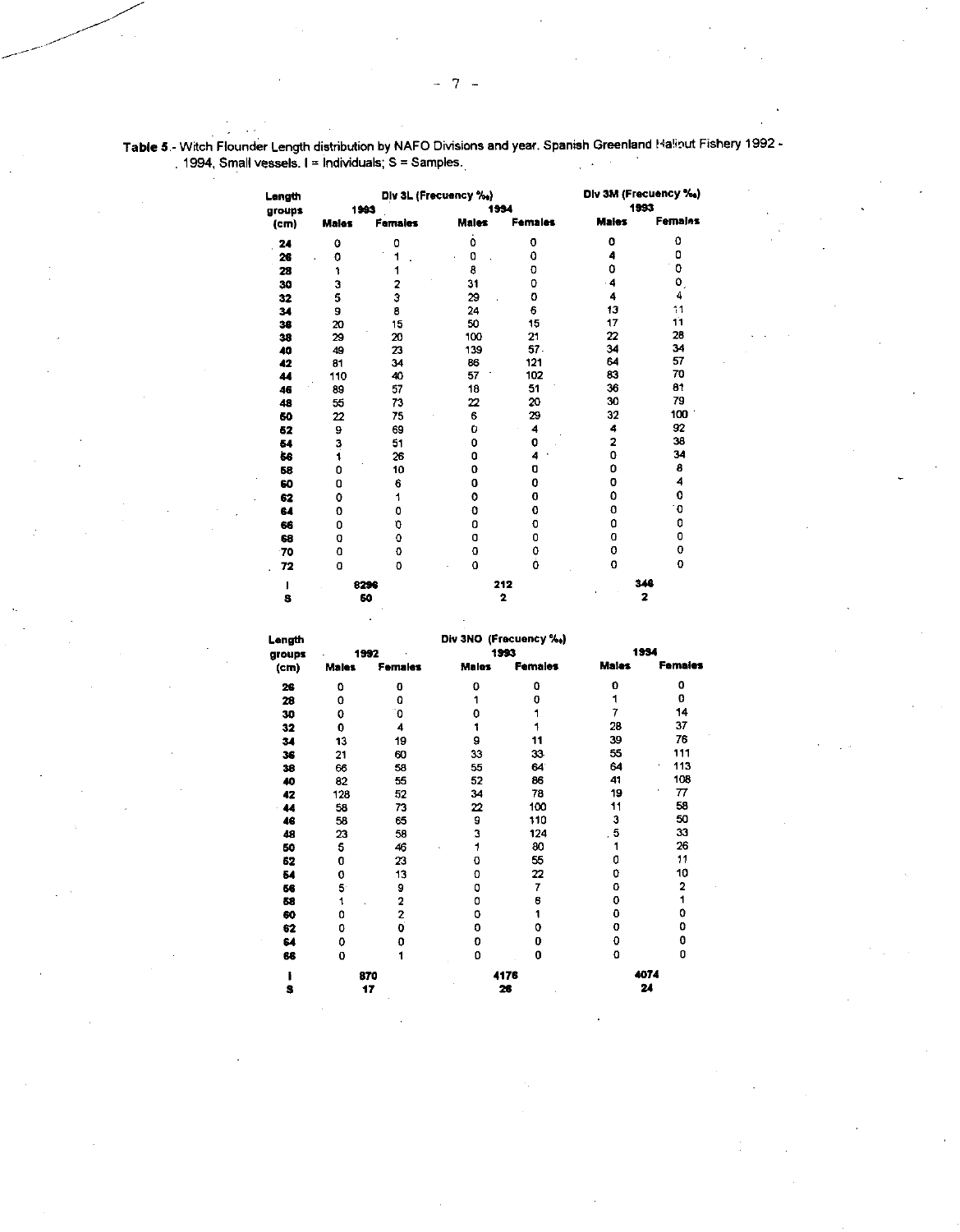|                     | <b>Frecuency 76.</b> |                 |              |                 |  |  |  |  |  |
|---------------------|----------------------|-----------------|--------------|-----------------|--|--|--|--|--|
|                     |                      | <b>May 1995</b> |              | <b>May 1996</b> |  |  |  |  |  |
| Length groups (cm)" | <b>Males</b>         | <b>Females</b>  | <b>Males</b> | <b>Females</b>  |  |  |  |  |  |
| 20                  | 1                    | 0<br>$\bar{t}$  | o<br>٠       |                 |  |  |  |  |  |
| 22                  | 1                    | 0               | 0            | $\frac{2}{3}$   |  |  |  |  |  |
| 24                  |                      | 1               | 4            |                 |  |  |  |  |  |
| 26                  | $\frac{2}{3}$        | $\frac{5}{7}$   | 5            | 10              |  |  |  |  |  |
| 28                  | f                    |                 | 19           | 30              |  |  |  |  |  |
| 30                  | 5                    | 10              | 37           | 59              |  |  |  |  |  |
| 32                  | 14                   | 18              | 49           | 103             |  |  |  |  |  |
| 34                  | 50                   | 50              | 77           | 128             |  |  |  |  |  |
| 36                  | 86                   | 58              | 52           | 115             |  |  |  |  |  |
| 38                  | 76                   | 77              | 29           | 72              |  |  |  |  |  |
| 40                  | 56                   | 72              | 20           | 49              |  |  |  |  |  |
| $\overline{1}$      | 32                   | 94              | 14           | 34              |  |  |  |  |  |
| 44                  | 27                   | 56              | 8            | 19              |  |  |  |  |  |
| 46                  | 19                   | 48              | 3            | 20              |  |  |  |  |  |
| 48                  | 9                    | 39              | 1            | 14              |  |  |  |  |  |
| 50                  | 6                    | 29              | 1            |                 |  |  |  |  |  |
| 52                  | 0                    | 22              | 0            |                 |  |  |  |  |  |
| 54                  | 1                    | 11              | 0            |                 |  |  |  |  |  |
| $\pmb{\cdot}$<br>56 | 0                    | 12              | 0            | 93323           |  |  |  |  |  |
| 58                  | 0                    | 3               | 0            |                 |  |  |  |  |  |
| 60                  | 0                    | 0               | 0            | O               |  |  |  |  |  |
| 62                  | 0                    | 1               | 0            | O               |  |  |  |  |  |
| <b>TOTAL</b>        | 388                  | 612             | 319          | 681             |  |  |  |  |  |
| 1                   |                      | 857             |              | 1612            |  |  |  |  |  |
| S                   |                      | 35              | 15           |                 |  |  |  |  |  |

### **Frecuency**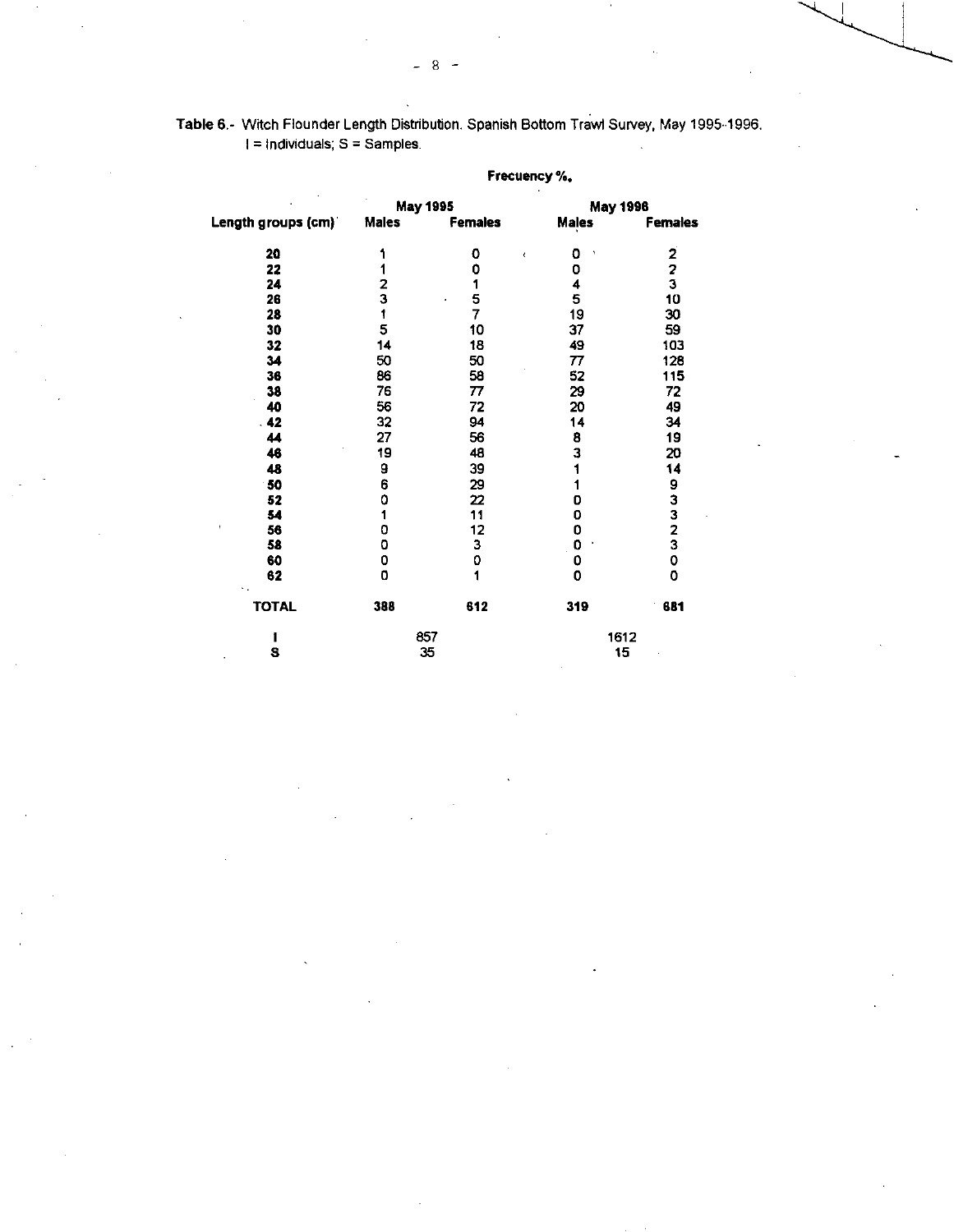



SMALL VESSELS



Fig 1.- Witch Flounder catches (Kg) by Division, year and month. Spanish Greenland Halibut fishery. 1991-1994. Large Vessels and Small Vessels.







Fig 2a.- Witch Flounder yield (Kg/h) by Division, year and month. Spanish Greenland Halibut fishery. 1991-1994. Large Vessels and Small Vessels.

9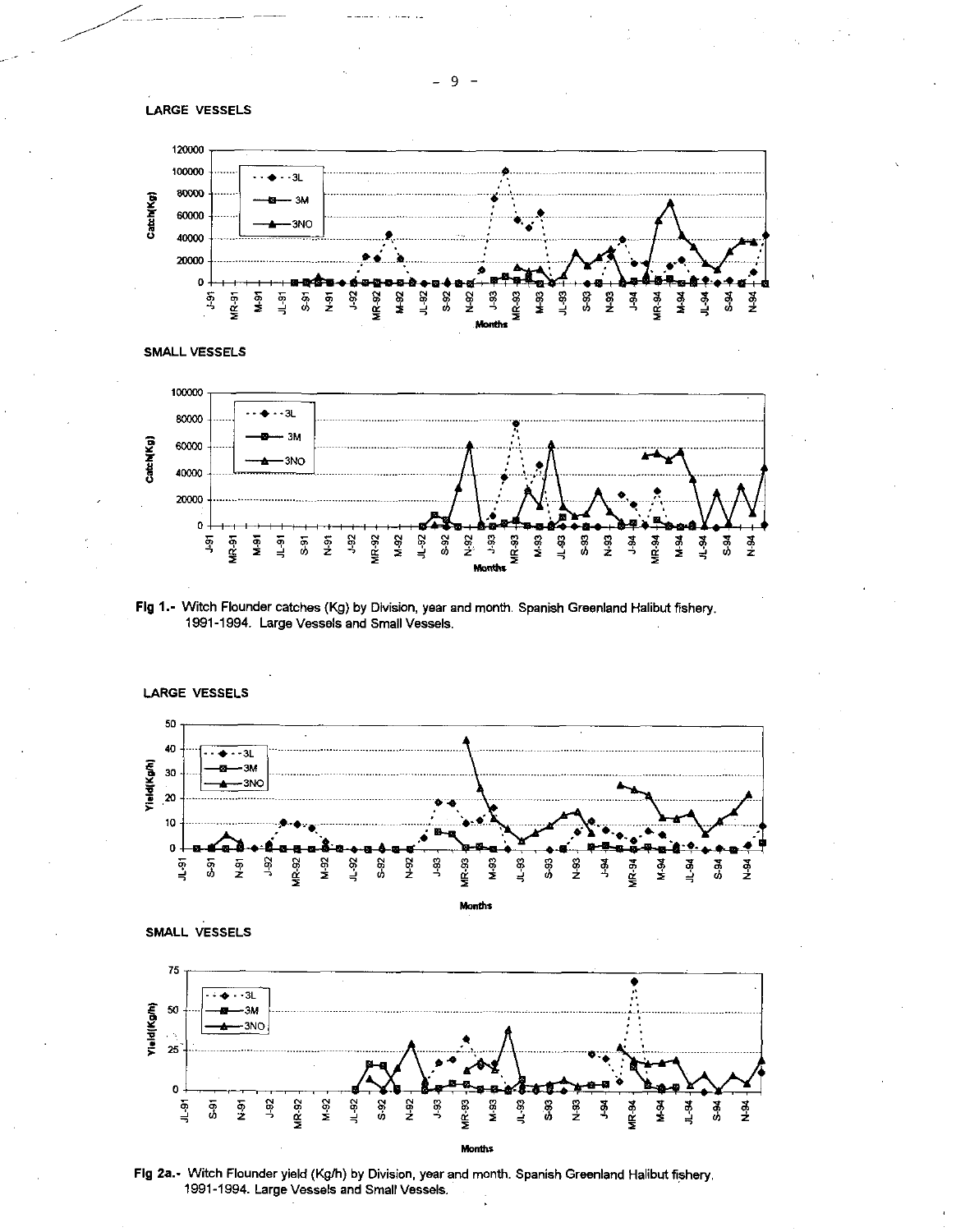

**Figure 2b.-** Witch flounder. Annual yield (Kg/h) by fleet and division, 1992-1996.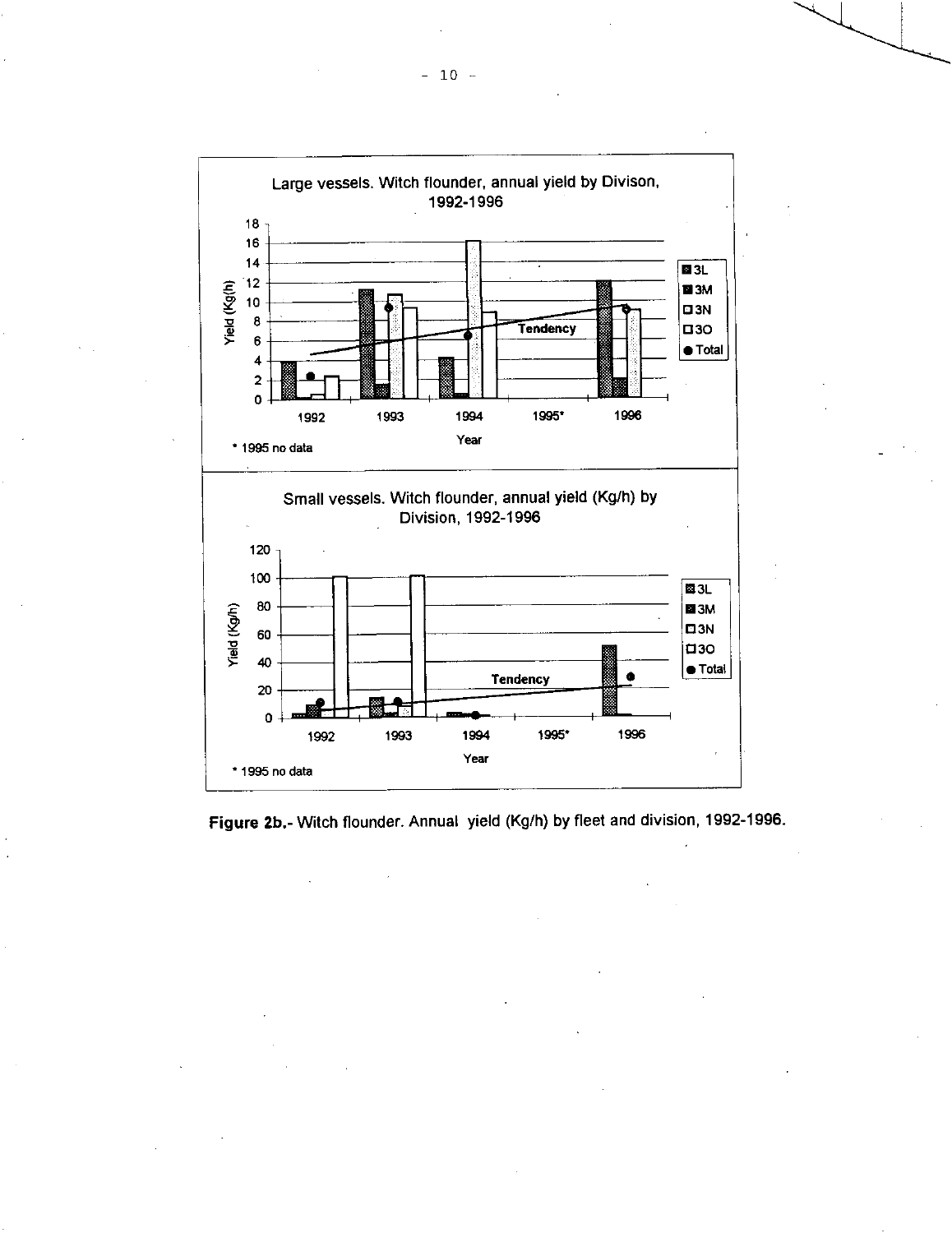



 $-11$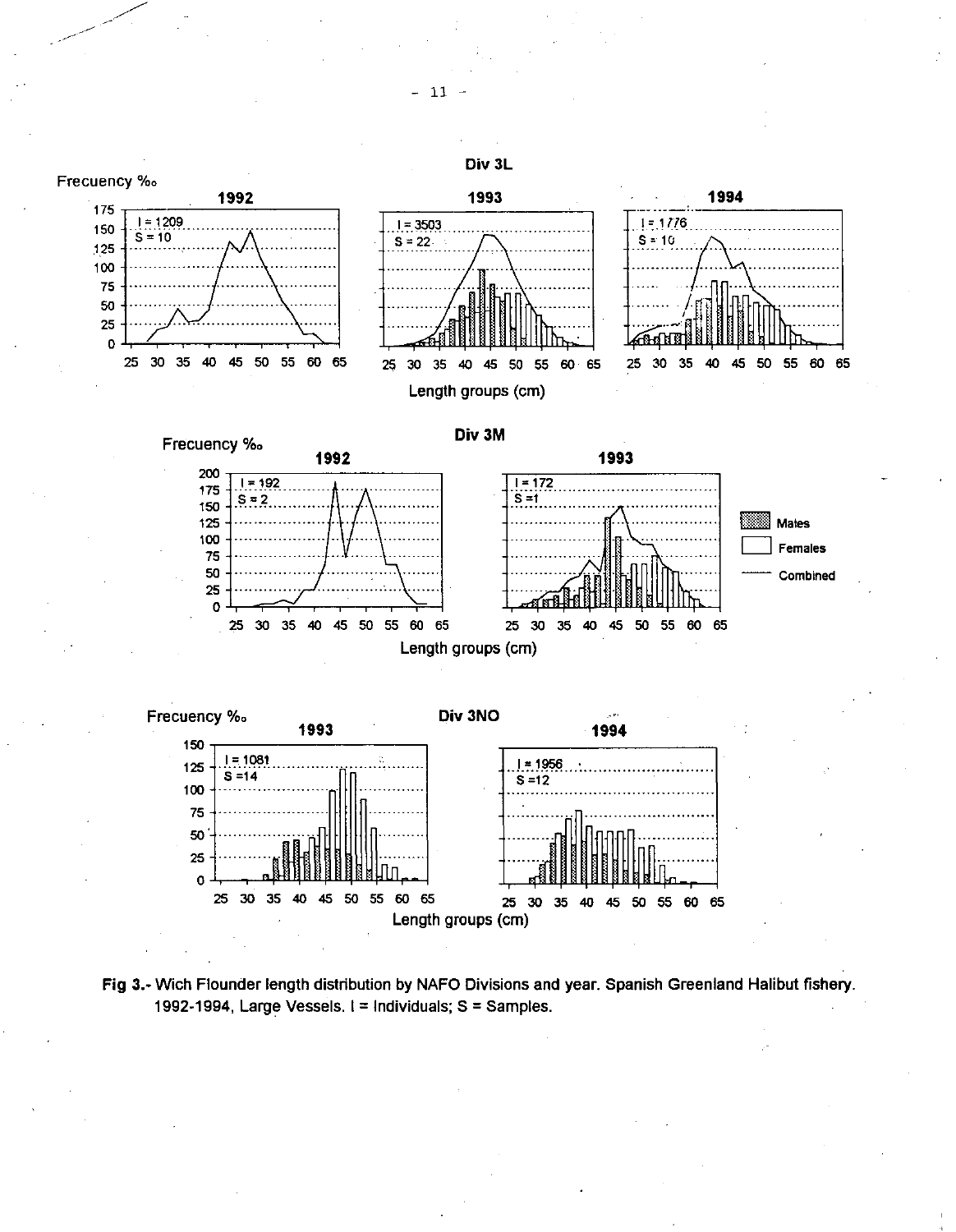

Length groups (cm)

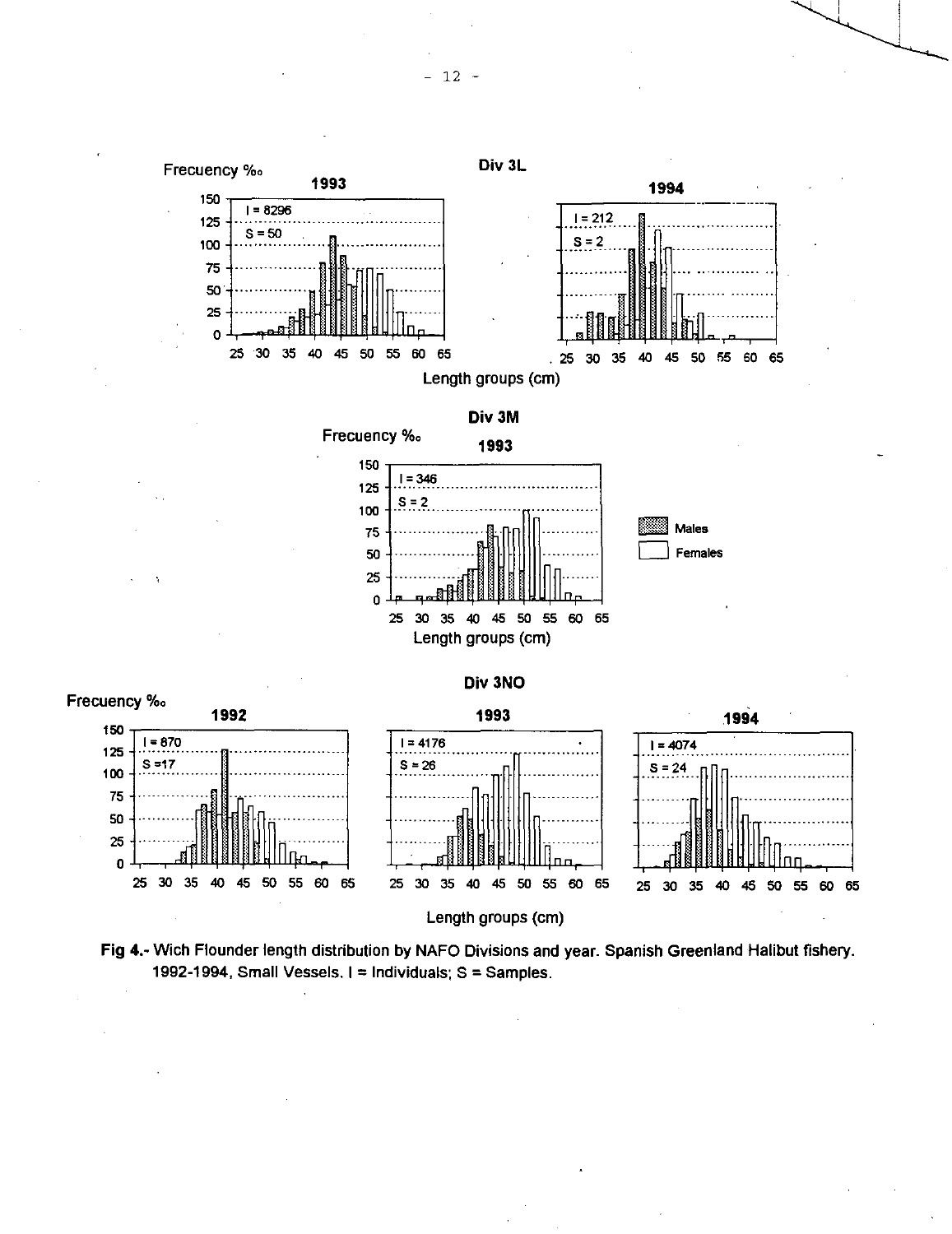





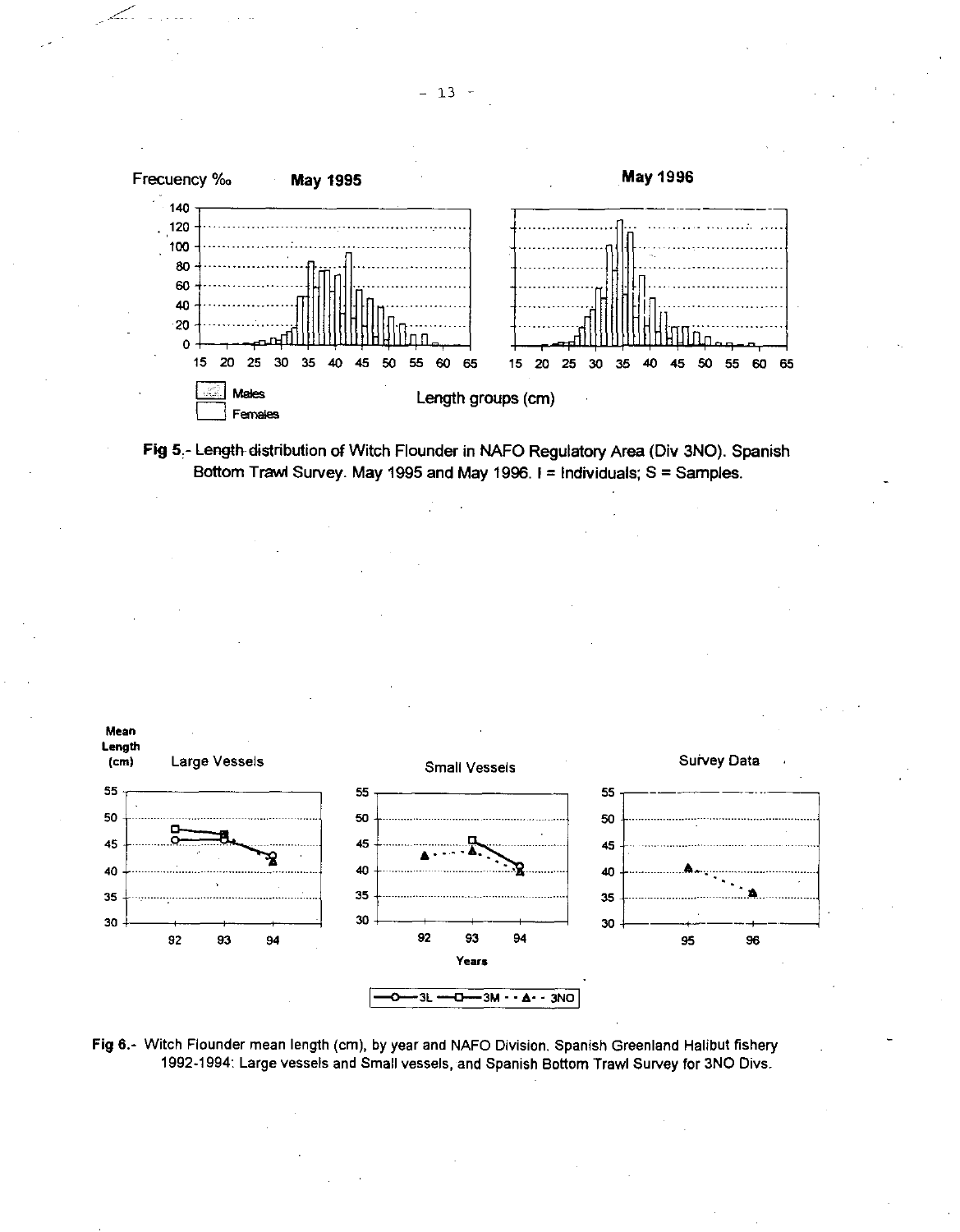



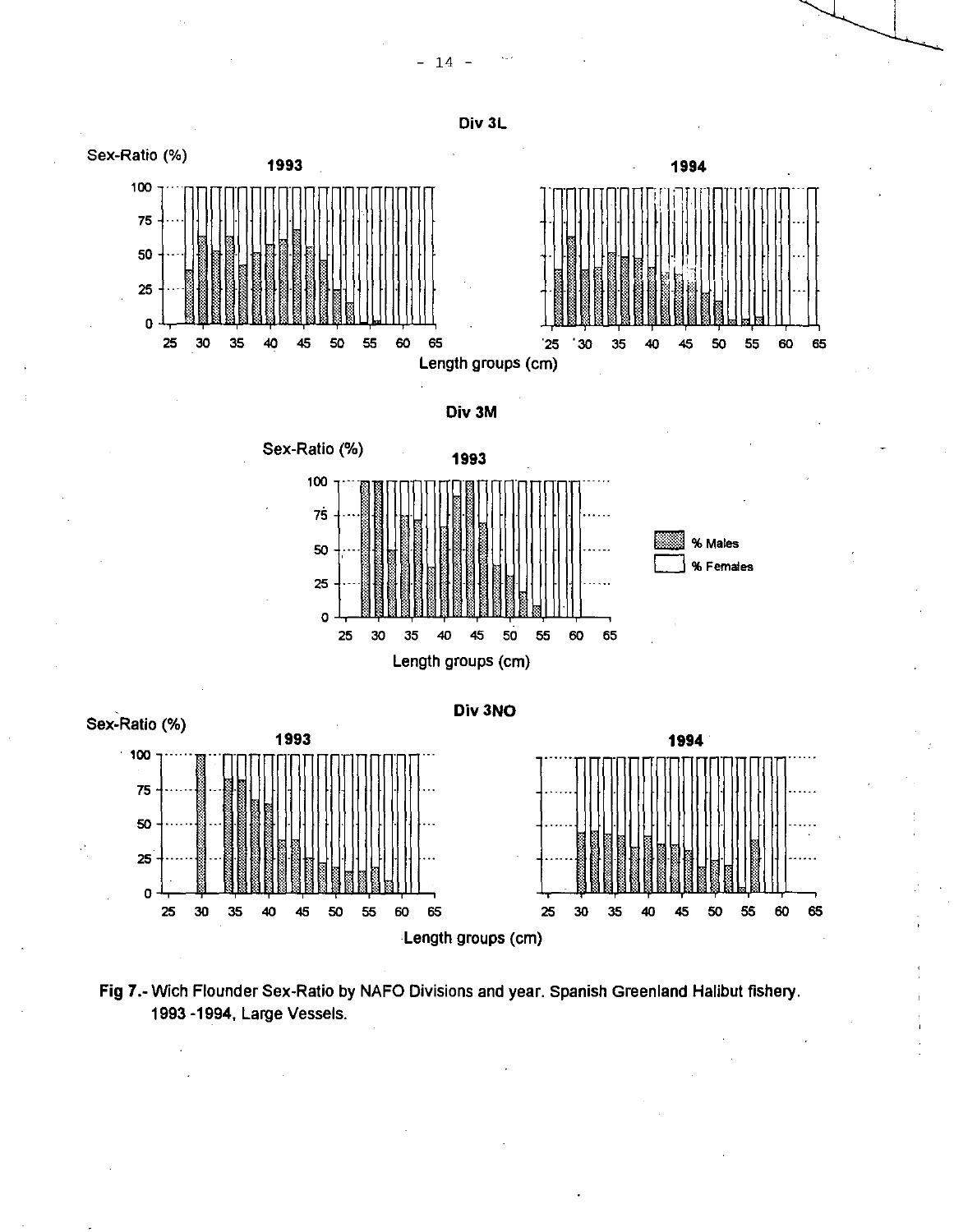